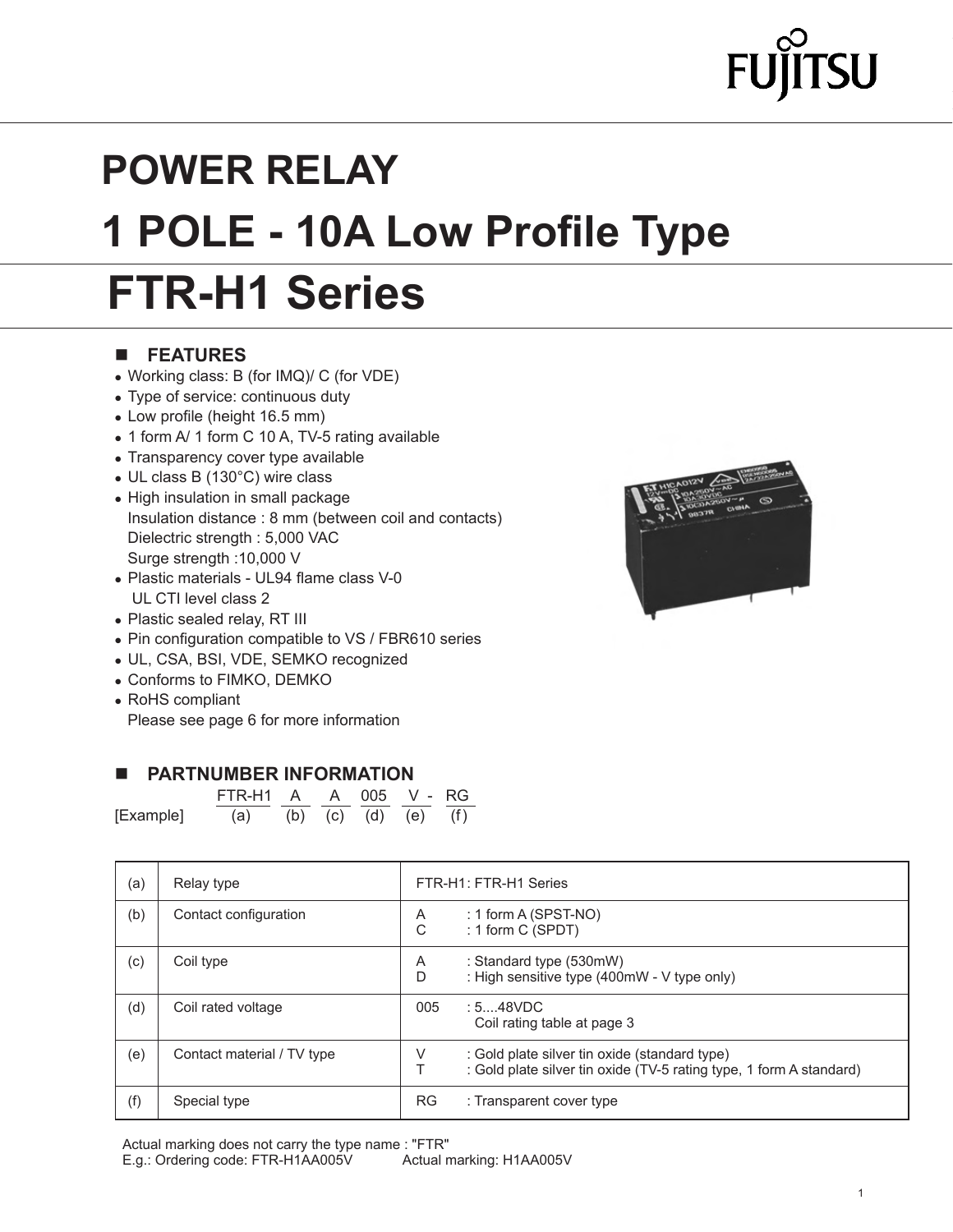### **n** SPECIFICATION

| Item               |                              |                  | FTR-H1 $(AC)$ A $($ )                                                                                       | FTR-H1AA()T                             | FTR-H1 (AC) $D()V$                    |  |  |
|--------------------|------------------------------|------------------|-------------------------------------------------------------------------------------------------------------|-----------------------------------------|---------------------------------------|--|--|
| Contact<br>Data    | Configuration                |                  | 1 form A (SPST-NO)<br>1 form C (SPDT)                                                                       | 1 form A<br>(SPST-NO)                   | 1 form A (SPST-NO)<br>1 form C (SPDT) |  |  |
|                    | Construction                 |                  | Single                                                                                                      |                                         |                                       |  |  |
|                    | Material                     |                  | Movable: gold plate silver tin oxide, stationary: silver tin oxide                                          |                                         |                                       |  |  |
|                    | Resistance (initial)         |                  | Max. 100mOhm at 1A, 6VDC                                                                                    |                                         |                                       |  |  |
|                    | Contact rating               |                  |                                                                                                             | 10A, 250VAC, 30VDC                      |                                       |  |  |
|                    | Max. carrying current        |                  | <b>14A</b>                                                                                                  |                                         |                                       |  |  |
|                    | Max. switching voltage       |                  | 400VAC, 300VDC                                                                                              |                                         |                                       |  |  |
|                    | Max. switching power         |                  | 2,500VA, 300W                                                                                               |                                         |                                       |  |  |
|                    | Min. switching load*         |                  | 10 mA, 5VDC                                                                                                 |                                         |                                       |  |  |
| Life               | Mechanical                   |                  | Min. 20 $\times$ 10 $^6$ operations                                                                         |                                         |                                       |  |  |
|                    |                              | AC load          | Min. $100 \times 10^3$ operations                                                                           |                                         |                                       |  |  |
|                    | Electrical                   | DC load          | Min. 100 $\times$ 10 <sup>3</sup> operations                                                                |                                         |                                       |  |  |
|                    | Lamp load (TV-5)             |                  |                                                                                                             | Min. 25 x 10 <sup>3</sup><br>operations | $\blacksquare$                        |  |  |
| Coil Data          | Rated power                  |                  | 530 mW                                                                                                      |                                         | 400 mW                                |  |  |
|                    | Operate power                |                  | 230 mW<br>260 mW                                                                                            |                                         |                                       |  |  |
|                    | Operating temperature range  |                  | -40 °C to +75 °C (no frost) (refer to characteristic data)<br>-40 °C to +70 °C (transparent cover -RG type) |                                         |                                       |  |  |
| <b>Timing Data</b> | Operate (at nominal voltage) |                  | Max. 10ms (without bounce)                                                                                  |                                         |                                       |  |  |
|                    | Release (at nominal voltage) |                  | Max. 5ms (no diode)                                                                                         |                                         |                                       |  |  |
| Insulation         | Resistance (initial)         |                  | Min. 1,000MOhm at 500VDC                                                                                    |                                         |                                       |  |  |
|                    | Dielectric strength          | Open contacts    | 1,000VAC (50/60Hz) 1min                                                                                     |                                         |                                       |  |  |
|                    |                              | Contacts to coil | 5,000VAC (50/60Hz) 1min                                                                                     |                                         |                                       |  |  |
|                    | Surge strength               | Coil to contacts | 10,000V / 1.2 x 50µs standard wave                                                                          |                                         |                                       |  |  |
|                    | Clearance                    |                  | 8mm                                                                                                         |                                         |                                       |  |  |
|                    | Creepage                     |                  | 8mm                                                                                                         |                                         |                                       |  |  |
|                    | EN61810-1, VDE0435           | Voltage          | 250V                                                                                                        |                                         |                                       |  |  |
|                    |                              | Pollution degree | 3                                                                                                           |                                         |                                       |  |  |
|                    |                              | Material group   | Illa                                                                                                        |                                         |                                       |  |  |
|                    |                              | Category         | C / 250V                                                                                                    |                                         |                                       |  |  |
| Other              | Vibration resistance         | Misoperation     |                                                                                                             | 10 to 55Hz double amplitude 1.65mm      |                                       |  |  |
|                    |                              | Endurance        | 10 to 55Hz double amplitude 3.3mm                                                                           |                                         |                                       |  |  |
|                    | Shock                        | Misoperation     | Min. $100m/s^2$ (11±1ms)                                                                                    |                                         |                                       |  |  |
|                    |                              | Endurance        | Min. $1,000m/s^2$ (6±1ms)                                                                                   |                                         |                                       |  |  |
|                    | Weight                       |                  | Approximately 12g                                                                                           |                                         |                                       |  |  |
|                    | Sealing                      |                  | Sealed RT III                                                                                               |                                         |                                       |  |  |

\* Minimum switching loads mentioned above are reference values. Please perform the confirmation test with actual load before production since reference values may vary according to switching frequencies, environmental contions and expected reliability levels.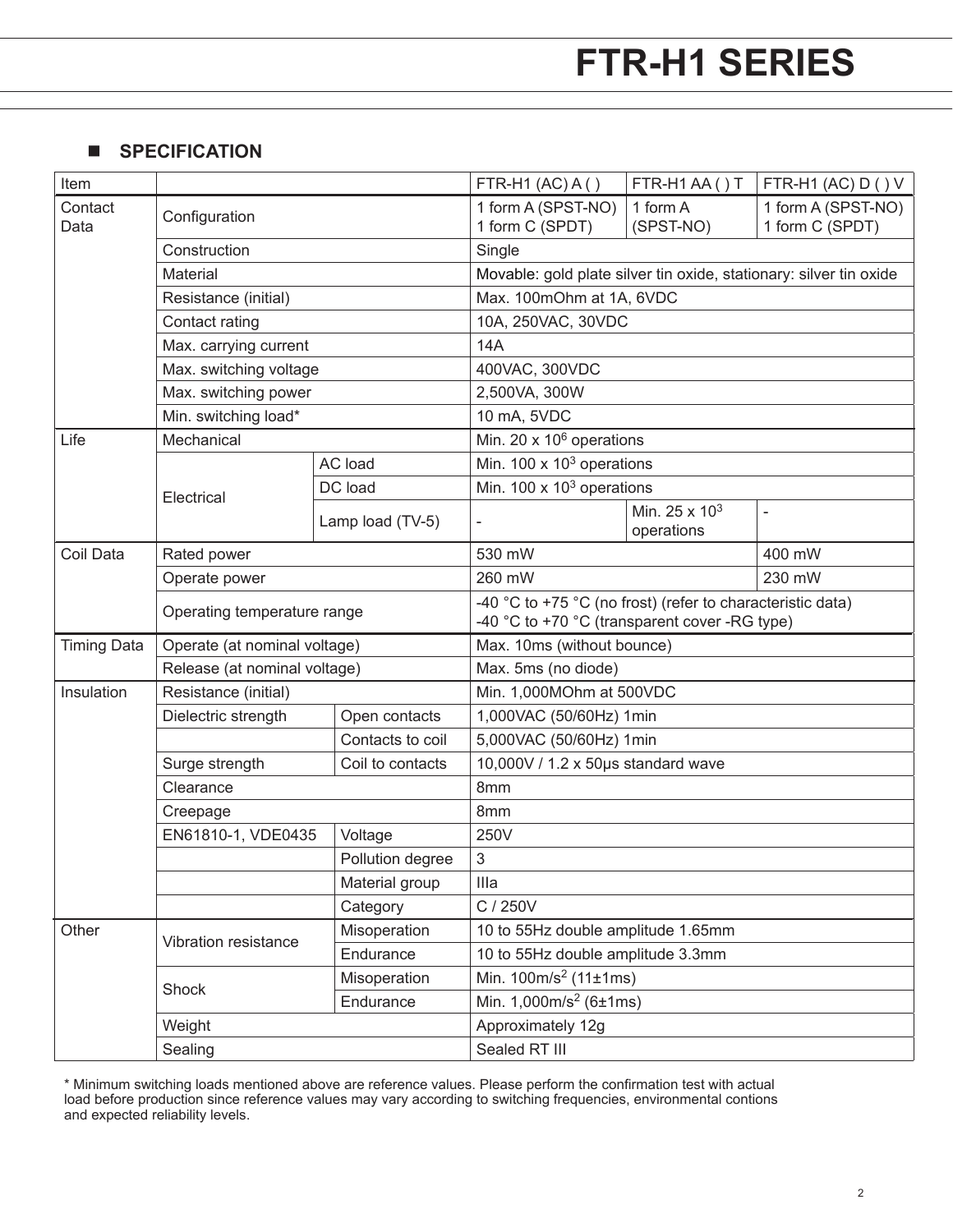### **n COIL RATING**

Standard type (530 mW)

| Coil<br>Code | Rated Coil<br>Voltage<br>(VDC) | Coil Resistance<br>$+/- 10\%$ (Ohm) | Must Operate<br>Voltage<br>$(VDC)$ * | Must Release-<br>Voltage<br>$(VDC)$ * | Max. Coil Voltage<br>(VDC) | <b>Rated Power</b><br>(mW) |
|--------------|--------------------------------|-------------------------------------|--------------------------------------|---------------------------------------|----------------------------|----------------------------|
| 005          | 5                              | 47                                  | 3.5                                  | 0.5                                   | 8.2                        |                            |
| 006          | 6                              | 68                                  | 4.2                                  | 0.6                                   | 9.9                        |                            |
| 009          | 9                              | 155                                 | 6.3                                  | 0.9                                   | 14.8                       | 530                        |
| 012          | 12                             | 270                                 | 8.4                                  | 1.2                                   | 19.8                       |                            |
| 024          | 24                             | 1,100                               | 16.8                                 | 2.4                                   | 39.6                       |                            |
| 048          | 48                             | 4,400                               | 33.6                                 | 4.8                                   | 79.2                       |                            |

High sensitive type (400 mW)

| Coil<br>Code | Rated Coil<br>Voltage<br>(VDC) | Coil Resistance<br>$+/- 10\%$ (Ohm) | <b>Must Operate</b><br>Voltage<br>$(VDC)$ * | Must Release-<br>Voltage<br>$(VDC)$ * | Max. Coil Voltage<br>(VDC) | <b>Rated Power</b><br>(mW) |
|--------------|--------------------------------|-------------------------------------|---------------------------------------------|---------------------------------------|----------------------------|----------------------------|
| 005          | 5                              | 62                                  | 3.75                                        | 0.5                                   | 9.7                        |                            |
| 006          | 6                              | 90                                  | 4.5                                         | 0.6                                   | 11.7                       |                            |
| 009          | 9                              | 202                                 | 6.75                                        | 0.9                                   | 17.5                       | 400                        |
| 012          | 12                             | 360                                 | 9                                           | 1.2                                   | 23.4                       |                            |
| 024          | 24                             | 1,440                               | 18                                          | 2.4                                   | 46.8                       |                            |
| 048          | 48                             | 5,760                               | 36                                          | 4.8                                   | 93.6                       |                            |

Note: All values in the table are valid for 20°C and zero contact current.

\* Specified operate values are valid for pulse wave voltage.

### n **SAFETY STANDARDS**

| <b>Type</b> | Compliance             | Contact rating                                      |
|-------------|------------------------|-----------------------------------------------------|
| UL          | <b>UL 508</b>          | Flammability: UL 94-V0 (plastics)                   |
|             | E63614                 | 10A, 30 VAC (resistive)<br>10A, 250 VAC (resistive) |
| <b>CSA</b>  | C22.2 No. 14           | 12A, 250VAC (resistive)                             |
|             | LR 40304               | 1/3 HP, 125VAC                                      |
|             |                        | 1/2 HP, 125VAC                                      |
|             |                        | Pilot duty: B300                                    |
|             |                        | TV-5 (only T type)                                  |
| <b>VDE</b>  | 0435, 0631, 0700, 0860 | 10A, 250 VAC (cosφ=1),                              |
|             |                        | 3A, 250 VAC (cosφ=0.4)                              |
|             |                        | 10 250 VAC (0ms)                                    |
|             | 40015054               | 5/80A, 250 VAC (T type)                             |

Complies with SEMKO, BSI, CQC,NEMKO, DEMKO, FIMKO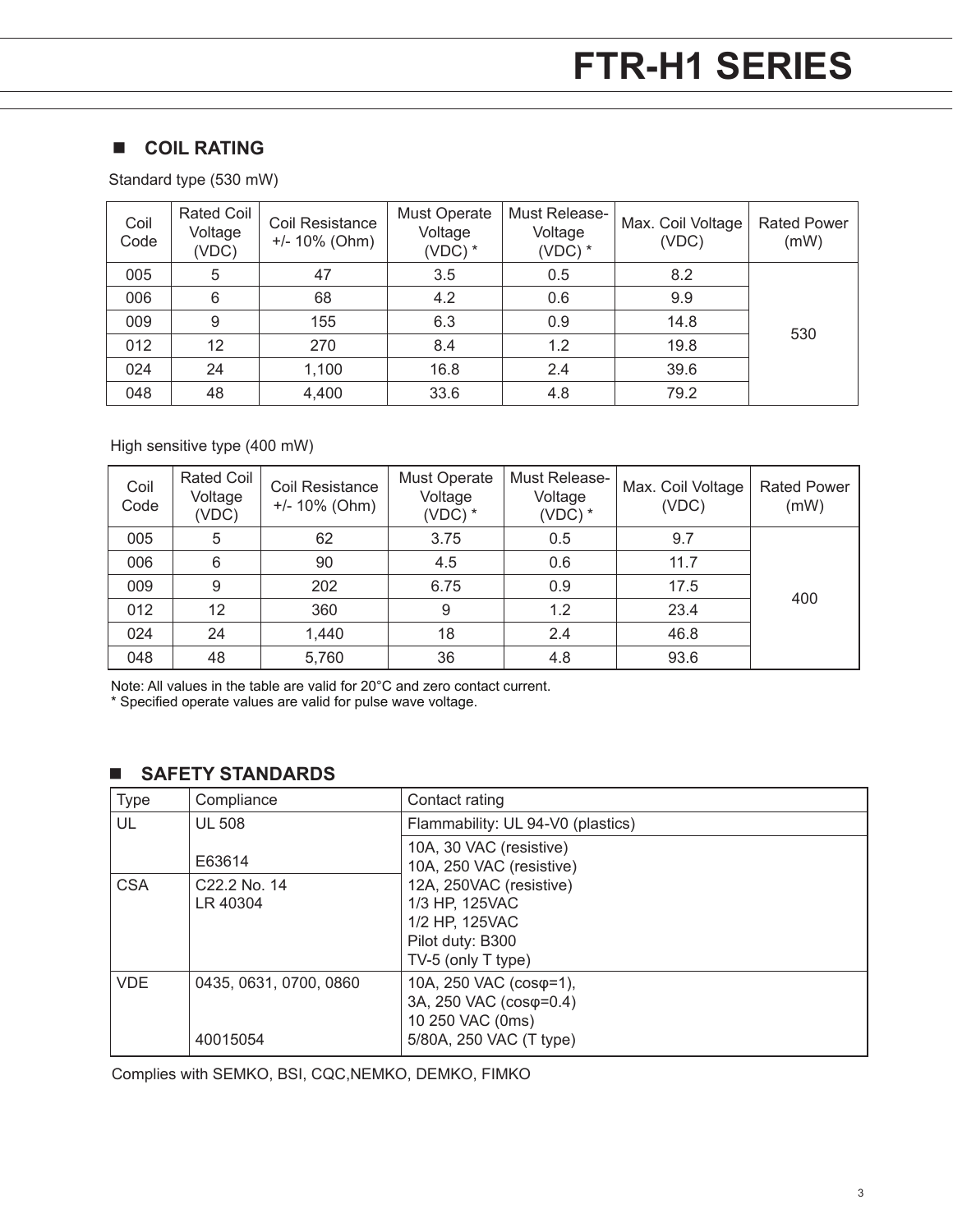### $I$  **CHARACTERISTIC DATA**



n **REFERENCE DATA**

Distribution of operate and release voltage

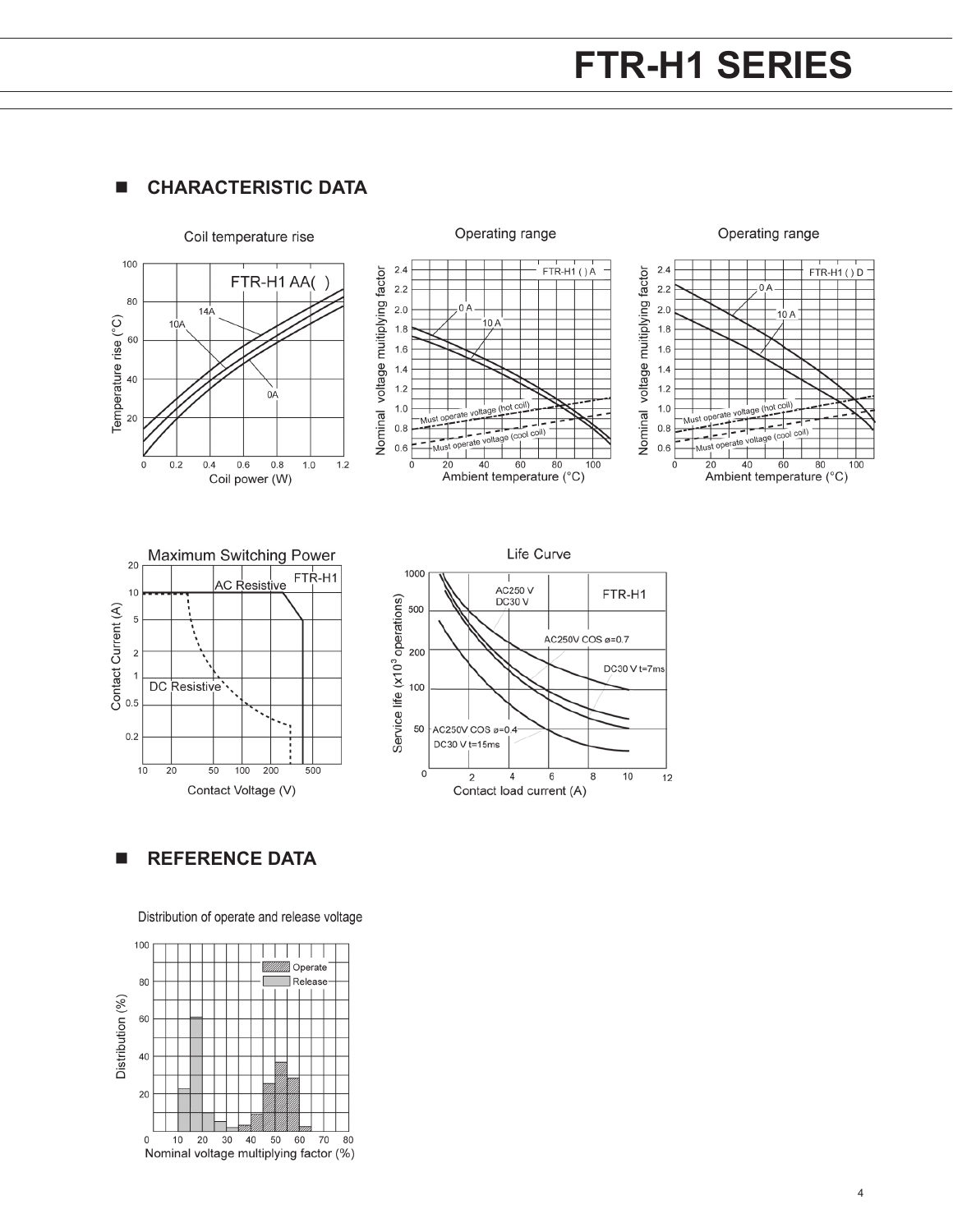### **n** DIMENSIONS

 $\bullet$  Dimensions

FTR-H1C type



**•** Schematics (BOTTOM VIEW)







FTR-H1A type







Unit: mm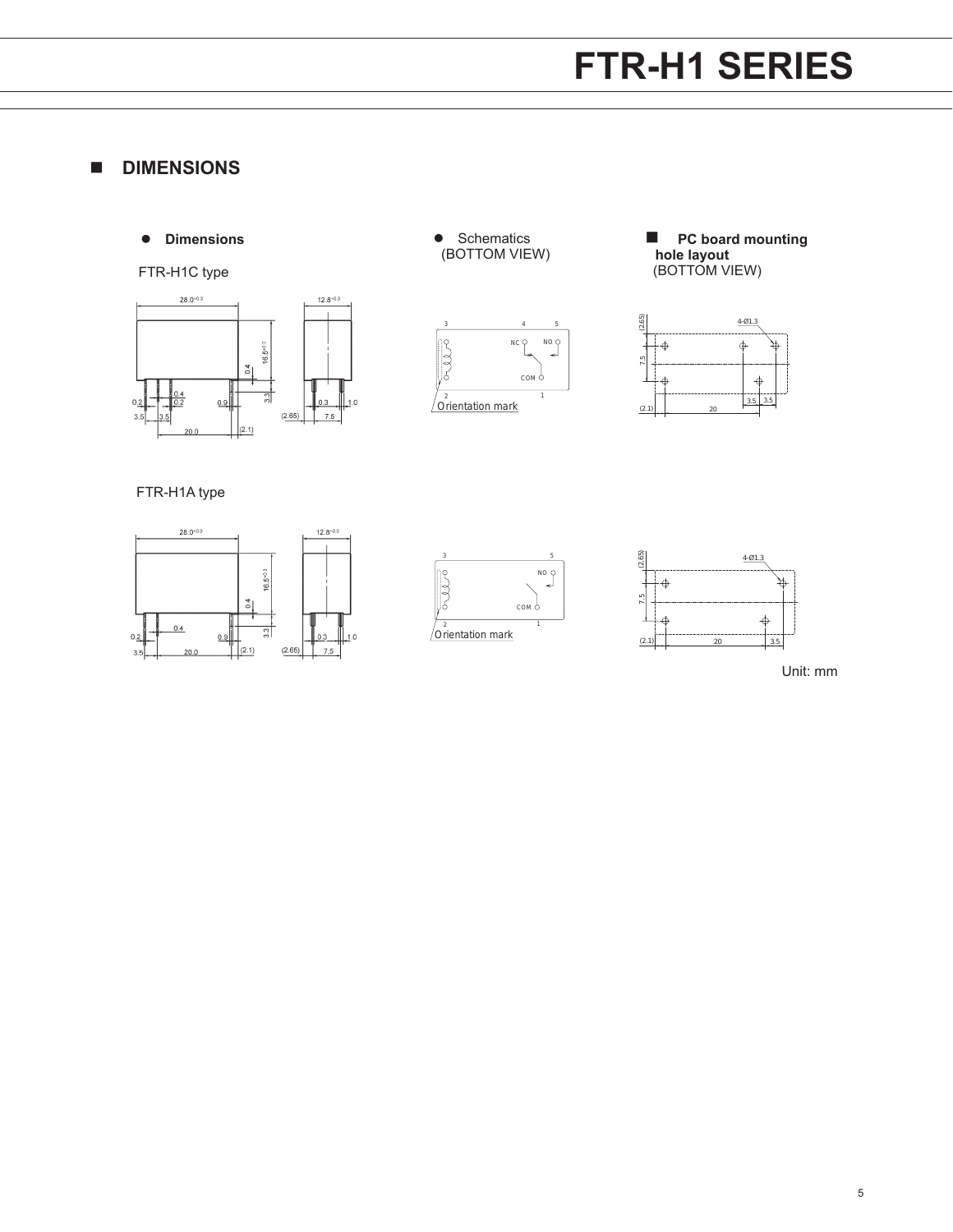### **RoHS Compliance and Lead Free Information**

### **1. General Information**

- All signal and power relays produced by Fujitsu Components are compliant with RoHS directive 2002/95EC including amendments.
- Cadmium as used in electrical contacts is exempted from the RoHS directives on October 21st, 2005. (Amendment to Directive 2002/95/EC)
- All of our signal and power relays are lead-free. Please refer to Lead-Free Status Info for older date codes at: http://www.fujitsu.com/us/downloads/MICRO/fcai/relays/lead-free-letter.pdf
- Lead free solder plating on relay terminals is Sn-3.0Ag-0.5Cu, unless otherwise specified. This material has been verified to be compatible with PbSn assembly process.

### **2. Recommended Lead Free Solder Profile**

• Recommended solder Sn-3.0Ag-0.5Cu.

### **Flow Solder condition:**

| Pre-heating: | maximum 120°C                             |
|--------------|-------------------------------------------|
| Soldering:   | dip within 5 sec. at<br>260°C solder bath |
|              |                                           |

### **Solder by Soldering Iron:**

| Soldering Iron |                         |
|----------------|-------------------------|
| Temperature:   | maximum $360^{\circ}$ C |
| Duration:      | maximum 3 sec.          |

### **We highly recommend that you confirm your actual solder conditions**

### **3. Moisture Sensitivity**

<sup>l</sup> Moisture Sensitivity Level standard is not applicable to electromechanical relays, unless otherwise indicated.

### **4. Tin Whiskers**

<sup>l</sup> Dipped SnAgCu solder is known as presenting a low risk to tin whisker development. No considerable length whisker was found by our in house test.